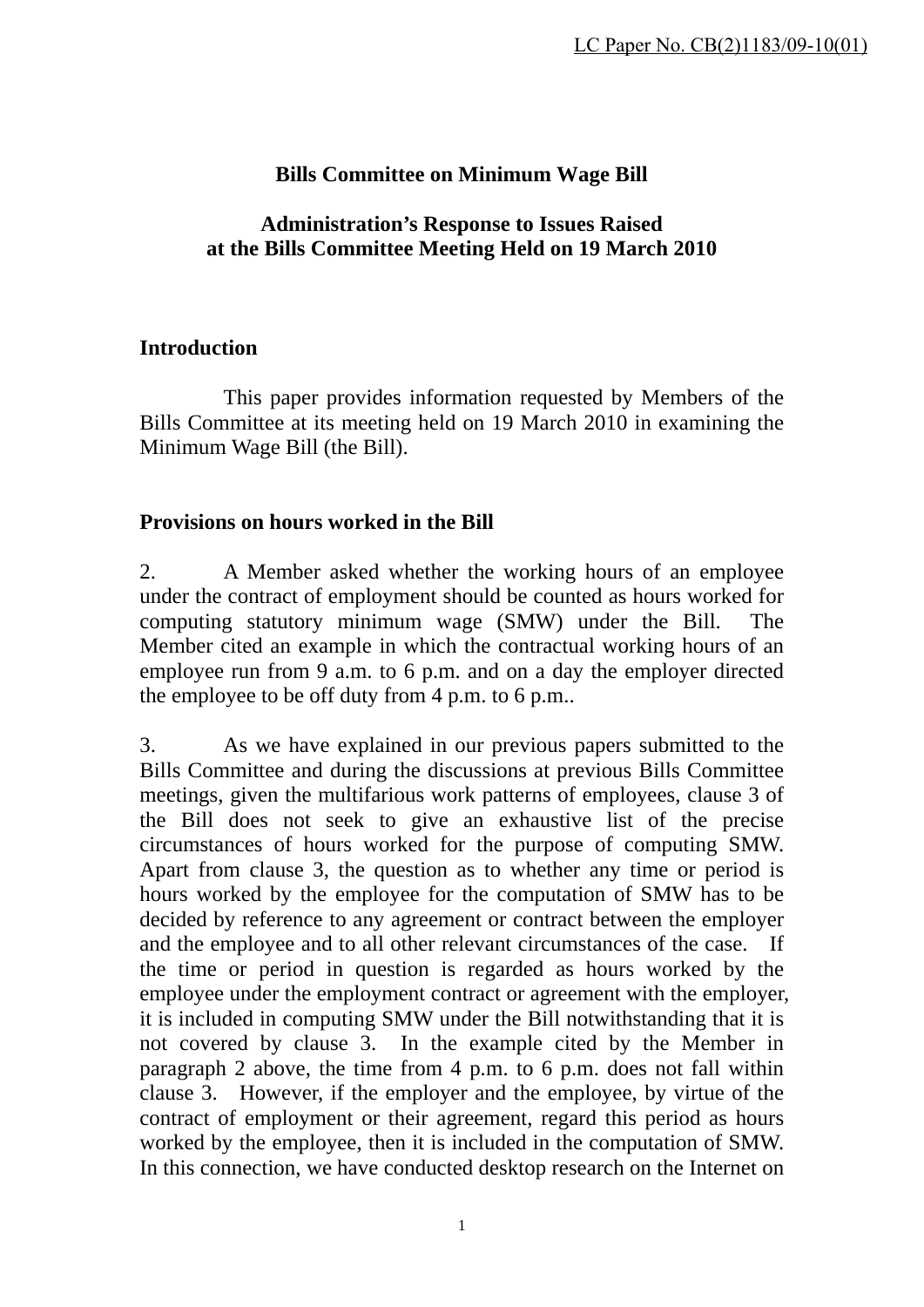SMW jurisdictions like the United Kingdom, Australia, France and Japan and have not found specific provisions on such a situation in their SMW legislation.

4. It should also be noted that SMW, as a wage floor, would not detract from the existing rights and benefits of employees under the contract of employment and the Employment Ordinance (EO). Therefore, apart from the requirement to pay not less than the SMW rate, the employer must pay to the employee any wages due under the contract of employment in compliance with the wage provisions of the EO.

# **Counting of commission payment**

5. A Member asked which provision under the Bill enables the employer to apportion commission in some wage periods to meet the SMW level and correspondingly reduce such commission in other wage periods. It is noted that there is a wide variety of commission systems in practice, depending on the terms in the contract of employment. Employers and employees are free to agree on when and how commission is payable under the contract of employment. Therefore, whether commission is apportioned and payable in different wage periods is subject to the contract of employment and not the provisions in the Bill. When the commission is so apportioned and payable under the contract of employment, the amount of commission paid would be counted in respect of the relevant wage period under the Bill when determining whether the employee is remunerated not less than the SMW.

6. Another Member asked whether a term in the contract of employment in making the commission apportioned and payable in different wage periods would contradict clause 14 and clause 5(2), (3) and (4). The Bill confers on the employee a right to be paid no less than the SMW rate for each hour worked. In making the commission apportioned and payable in different wage periods to meet the SMW level, such a contractual provision does not reduce the obligation of the employer to pay not below SMW, and thus we do not see it as contracting out under clause 14. For clause 5(2), it concerns payment for hours not worked by the employee. As the commission is not a payment for hours not worked, it does not call clause 5(2) into play. Clause 5(3) and clause 5(4) respectively on advance or over-payment of wages and arrears of wages are also not relevant because the commission is payable and paid according to the contract of employment.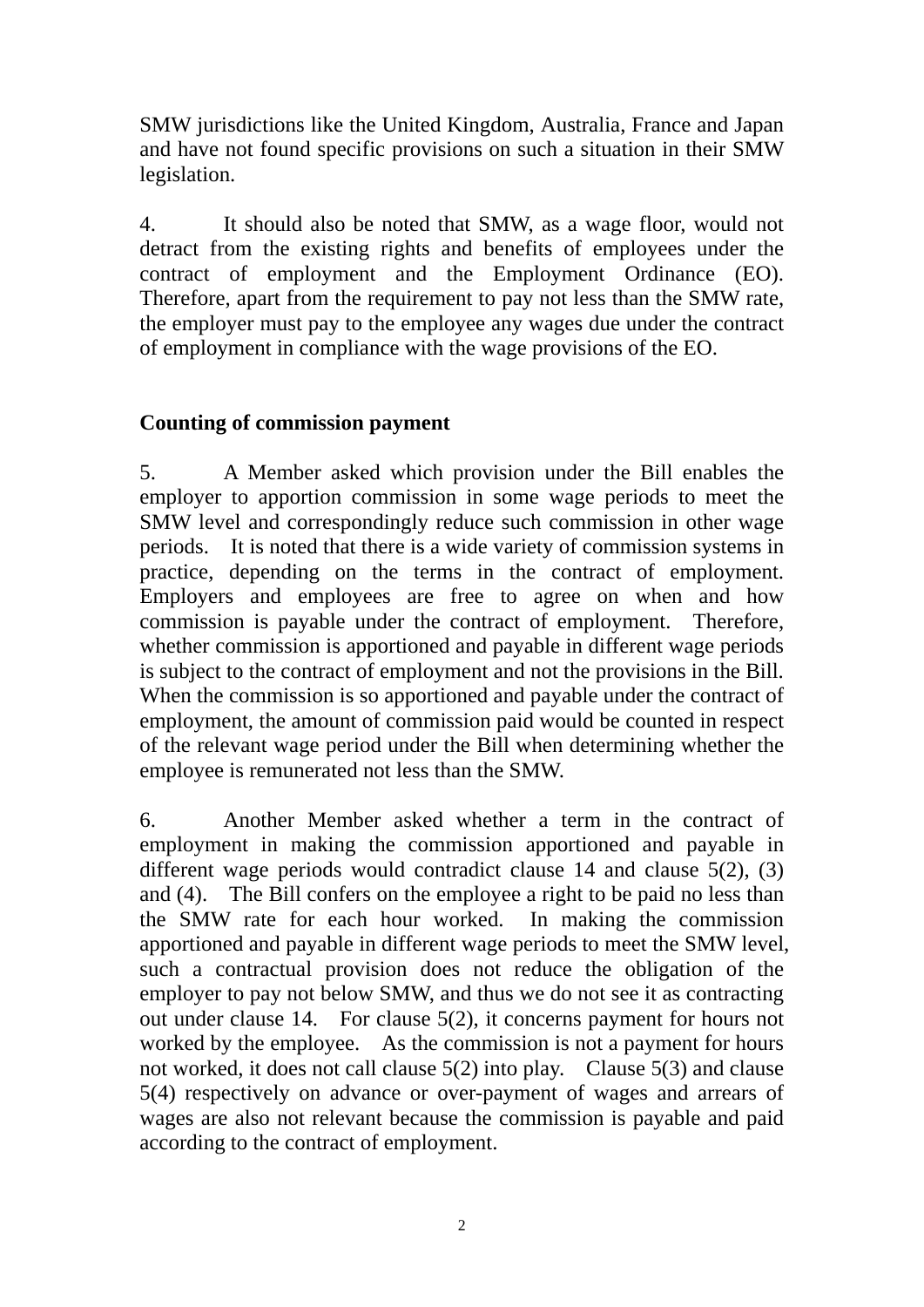7. We appreciate Members' concerns that it is important for the Bill to ensure clarity and certainty to employers and employees in reckoning commission payment for the purpose of SMW computation. Indeed, given the great diversity of commission systems, the intention of having clause 5(5) is to provide clear guiding principles with which to determine whether the employer has remunerated the employee not below the SMW level. We would carefully consider Members' views and suggestions on the drafting of the provision.

8. A Member asked about the specific wording to be written into a contract of employment to apportion commission payable among different wage periods. As a matter of fact, employers and employees are free to agree on the arrangement of commission depending on their respective circumstances. Different trades and establishments may also adopt varying commission systems to cater for their individual needs and characteristics. The Administration is not in an appropriate position to provide specific wording on commission payment to be written into a contract of employment as this may fail to account for possible specific features in individual sectors and occupational groups. Our publicity materials would however include illustrative examples to show how the amount of commission payable and paid according to the contract of employment is counted under the Bill when determining the employee's entitlement to SMW.

# **Clause 7(1) and (2) of the Bill**

9. A Member asked whether any other jurisdiction with SMW denominated on an hourly basis as in clause 7(1) and (2) of the Bill also operates under a framework of monthly wage payment.

10. Under the Bill, the SMW rate is expressed as an hourly rate to help ensure that employees' pay would be commensurate with the duration that they are at work. According to clause 7(1) and (2), the employee is entitled to be paid wages in respect of any wage period of not less than the minimum wage, and the minimum wage for a wage period is derived by multiplying the total number of hours worked by the employee in the wage period by the SMW rate. As closely aligned with the EO, the wage period is taken to be one month unless the contrary is proved. Taking a monthly wage period as an example, the employee is entitled, for a specific month, to wages not below the amount of multiplying the total number of hours worked in the month by the SMW rate. In the case of a weekly wage period, then the employee is entitled, for a specific